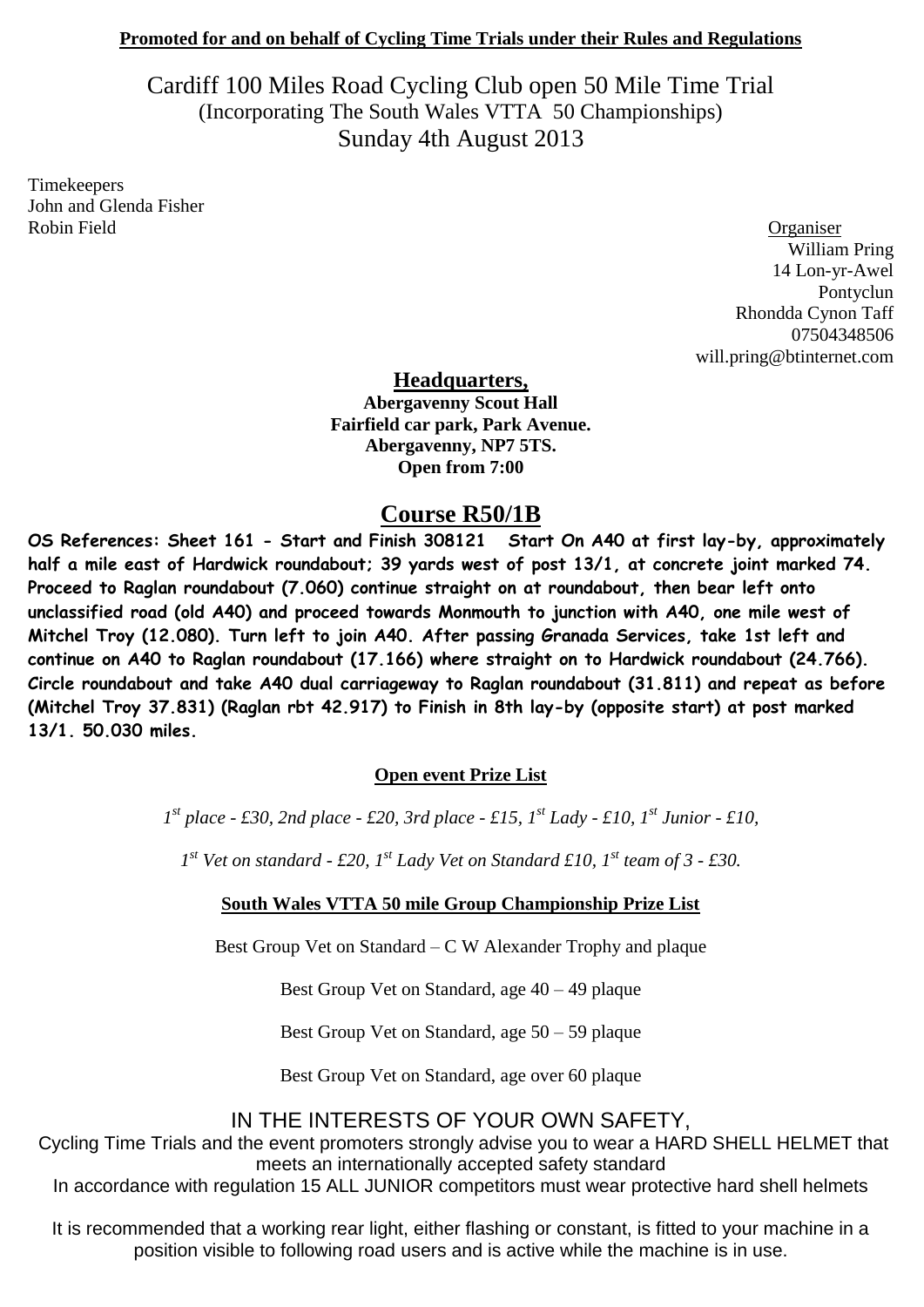# Cardiff 100 Miles Road Cycling Club, Open 50 mile Time Trial. Sunday August  $4^{th}$  2013, Course R50/1B. Order of Start.

| No             | <b>NAME</b>             | <b>CLUB</b>                                 | Category        | Vets standard | Start<br>Time |
|----------------|-------------------------|---------------------------------------------|-----------------|---------------|---------------|
| 1              | Debbie Clark            | Hereford and District Wheelers Cycling Club | <b>LV45</b>     | 02:28:51      | 08:01         |
| $\overline{2}$ | Daniel Kempe            | <b>Bristol South Cycling Club</b>           | V47             | 02:18:43      | 08:02         |
| 3              | John Howells            | Corinium Cycling Club                       | V <sub>72</sub> | 02:35:43      | 08:03         |
| 4              | Mick Ward               | Mid Shropshire Wheelers                     | V71             | 02:34:30      | 08:04         |
| 5              | Dan Colman              | Pembrokeshire Velo                          | J               |               | 08:05         |
| 6              | <b>Michael Amery</b>    | VC Sevale (Malvern)                         | V <sub>55</sub> | 02:22:19      | 08:06         |
| $\overline{7}$ | David Lane              | 1st Chard Wheelers                          | V <sub>54</sub> | 02:21:49      | 08:07         |
| 8              | <b>Karl Wills</b>       | Pontypool Road Cycling Club                 | V53             | 02:21:21      | 08:08         |
| 9              | Derek Morgan            | <b>Gannet Cycling Club</b>                  | V73             | 02:37:00      | 08:09         |
| 10             | Earl Smith              | <b>Cycle Coaching Wales Racing Team</b>     | V42             | 02:16:32      | 08:10         |
| 11             | Rhys Payne              | Porth and District Cycling Club             | S               |               | 08:11         |
| 12             | <b>Guy Evans</b>        | Hereford and District Cycling Club          | V <sub>54</sub> | 02:21:49      | 08:12         |
| 13             | Mark Usher              | Mendip Cycling Club                         | V47             | 02:18:43      | 08:13         |
| 14             | Gerry Peppin            | <b>Corinium Cycling Club</b>                | V <sub>51</sub> | 02:20:27      | 08:14         |
| 15             | Paul Colman             | Pembrokeshire Velo                          | V <sub>52</sub> | 02:20:54      | 08:15         |
| 16             | Paul Lambert            | Chippenham and District Wheelers            | V47             | 02:18:43      | 08:16         |
| 17             | <b>Frank Proud</b>      | <b>Westerly Cycling Club</b>                | V46             | 02:18:18      | 08:17         |
| 18             | Mark German             | 1st Chard Wheelers                          | V <sub>54</sub> | 02:21:49      | 08:18         |
| 19             | Robert Hutchinson       | <b>Bristol South Cycling Club</b>           | V60             | 02:25:05      | 08:19         |
| 20             | Lyn Jones               | E.C. Cycles                                 | V40             | 02:15:35      | 08:20         |
| 21             | <b>Andrew Clarke</b>    | Mid Shropshire Wheelers                     | V <sub>54</sub> | 02:21:49      | 08:21         |
| 22             | <b>Andrew Sparks</b>    | Hereford and District Wheelers Cycling Club | V <sub>51</sub> | 02:20:27      | 08:22         |
| 23             | <b>Jeff Adams</b>       | Pontypool Road Cycling Club                 | V66             | 02:29:29      | 08:23         |
| 24             | <b>Adrian Brewster</b>  | <b>Gloucester City Cycling Club</b>         | V60             | 02:25:05      | 08:24         |
| 25             | Chris Lee               | <b>Merthyr Cycling Club</b>                 | V44             | 02:17:26      | 08:25         |
| 26             | Philip Morgan           | Kiverton Park Cycling Club                  | V <sub>41</sub> | 02:16:04      | 08:26         |
| 27             | Martin Latewood         | C.C. Bleanau Gwent                          | V43             | 02:16:59      | 08:27         |
| 28             | David Steel             | Hereford and District Wheelers Cycling Club | V66             | 02:29:29      | 08:28         |
| 29             | Philippa Crocker        | Dursley Road Club                           | LV49            | 02:30:43      | 08:29         |
| 30             | Simon Wix               | Evesham Wheelers                            | V <sub>50</sub> | 02:20:00      | 08:30         |
| 31             | <b>Graham Hughes</b>    | Corinium Cycling Club                       | V45             | 02:17:52      | 08:31         |
| 32             | Tim Seddon              | <b>MDCC</b>                                 | V43             | 02:16:59      | 08:32         |
| 33             | Andrew Lawrence         | 1st Chard Wheelers                          | V49             | 02:19:34      | 08:33         |
| 34             | <b>Jeff Chambers</b>    | <b>Bynea Cycling Club</b>                   | V72             | 02:35:43      | 08:34         |
| 35             | Andrew Butcher          | <b>Cwmcarn Paragon Cycling Club</b>         | S               |               | 08:35         |
| 36             | <b>Trevor Lloyd</b>     | Swansea Wheelers                            | V49             | 02:19:34      | 08:36         |
| 37             | Neil Pugh               | <b>VC 10</b>                                | V47             | 02:18:43      | 08:37         |
| 38             | Paul Stephens           | Ross on Wye and District Cycling Club       | V48             | 02:19:09      | 08:38         |
| 39             | Mary Jane Hutchinson    | <b>Bristol South Cycling Club</b>           | LV56            | 02:34:18      | 08:39         |
| 40             | Derek Smetham           | Dursley Road Club                           | V44             | 02:17:26      | 08:40         |
| 41             | David Brice             | <b>Bynea Cycling Club</b>                   | V <sub>52</sub> | 02:20:54      | 08:41         |
| 42             | Colin Wallace           | <b>Merthyr Cycling Club</b>                 | V50             | 02:20:00      | 08:42         |
| 43             | Roger Taylor            | <b>Frome and District Wheelers</b>          | V67             | 02:30:22      | 08:43         |
| 44             | Clive Chappe            | Ross on Wye and District Cycling Club       | <b>V66</b>      | 02:29:29      | 08:44         |
| 45             | George Rose             | Cycle Coaching Wales Racing Team            | S               |               | 08:45         |
| 46             | <b>Barrie Whittaker</b> | Lyme Racing Club                            | V <sub>56</sub> | 02:22:49      | 08:46         |